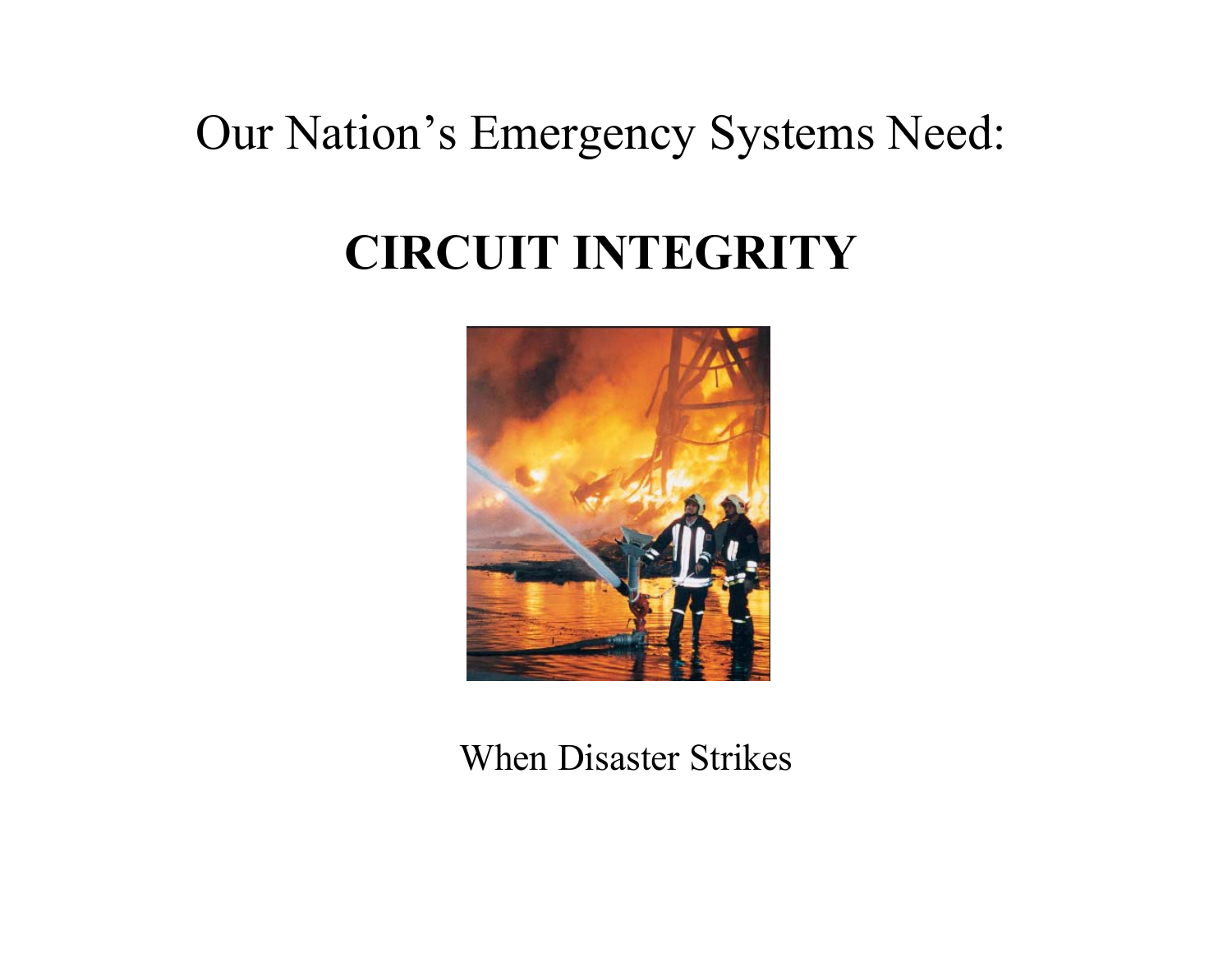# **WHY IS CIRCUIT INTEGRITY NEEDED ?**

Because the current wire & cable that connects our entire Federal Emergency System is operating on outdated wiring that in many cases could not pass the more stringent emergency test standards today.

While today's polymers are significantly better than their precursors in terms of limiting smoke generation, toxicity and flame propagation, they can do little by themselves to ensure circuit integrity during a disastrous event.

Furthermore, in most buildings old wire&cable is not removed and is mixed in with new wire&cable. These older cables will only add combustible fuel and toxins to the raceways and plenums they reside in.

Finally, in order for Homeland Security to be achieved, the very systems Government operates from must remain functional in times of emergency.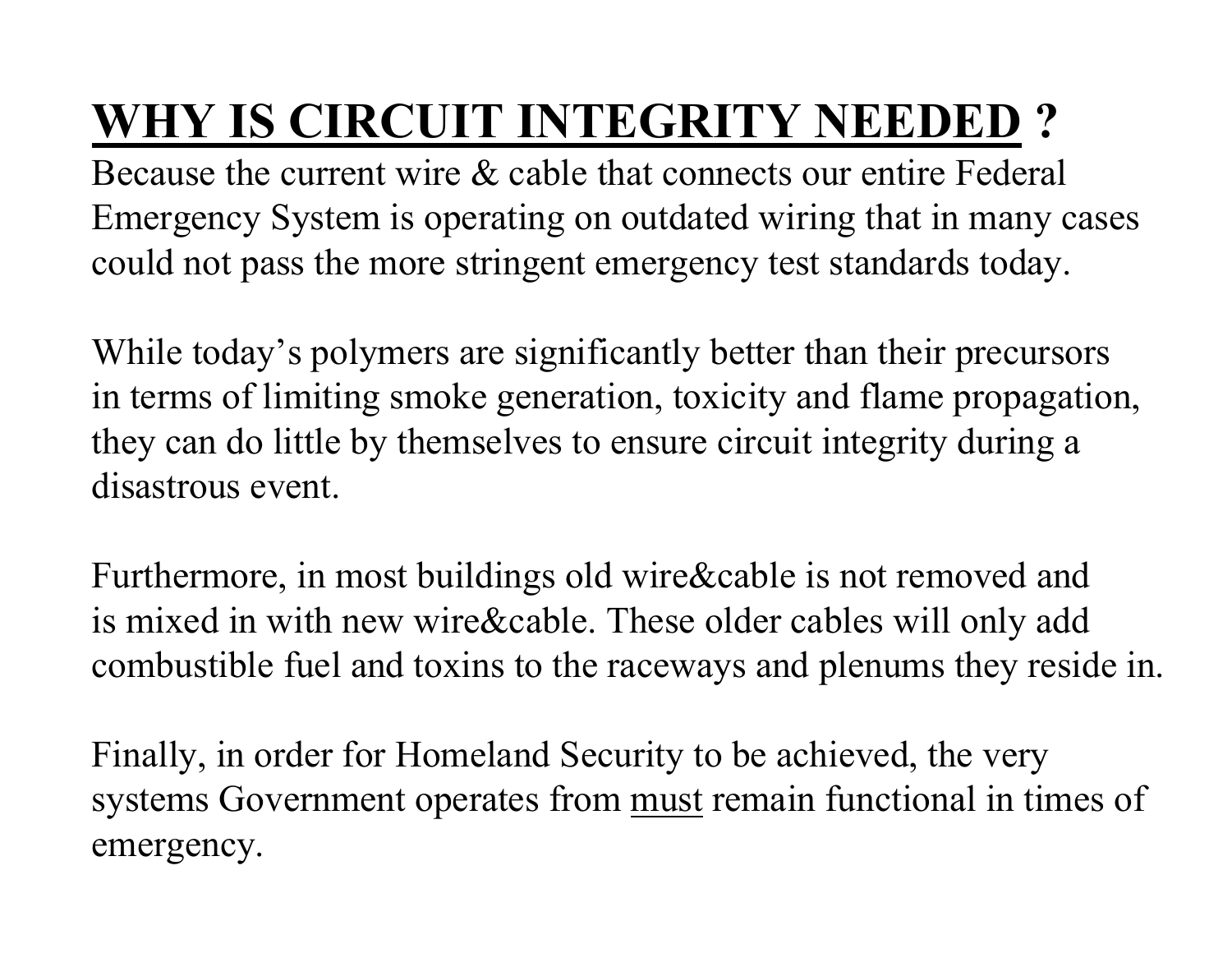State & Local Gov't & First Responders

Homeland

Security

Federal Government Branches & Agencies

Critical / Emergency Governmental Systems Both Discreet and Interconnecting

**CIRCUIT INTEGRITY = INTEROPERABILITY**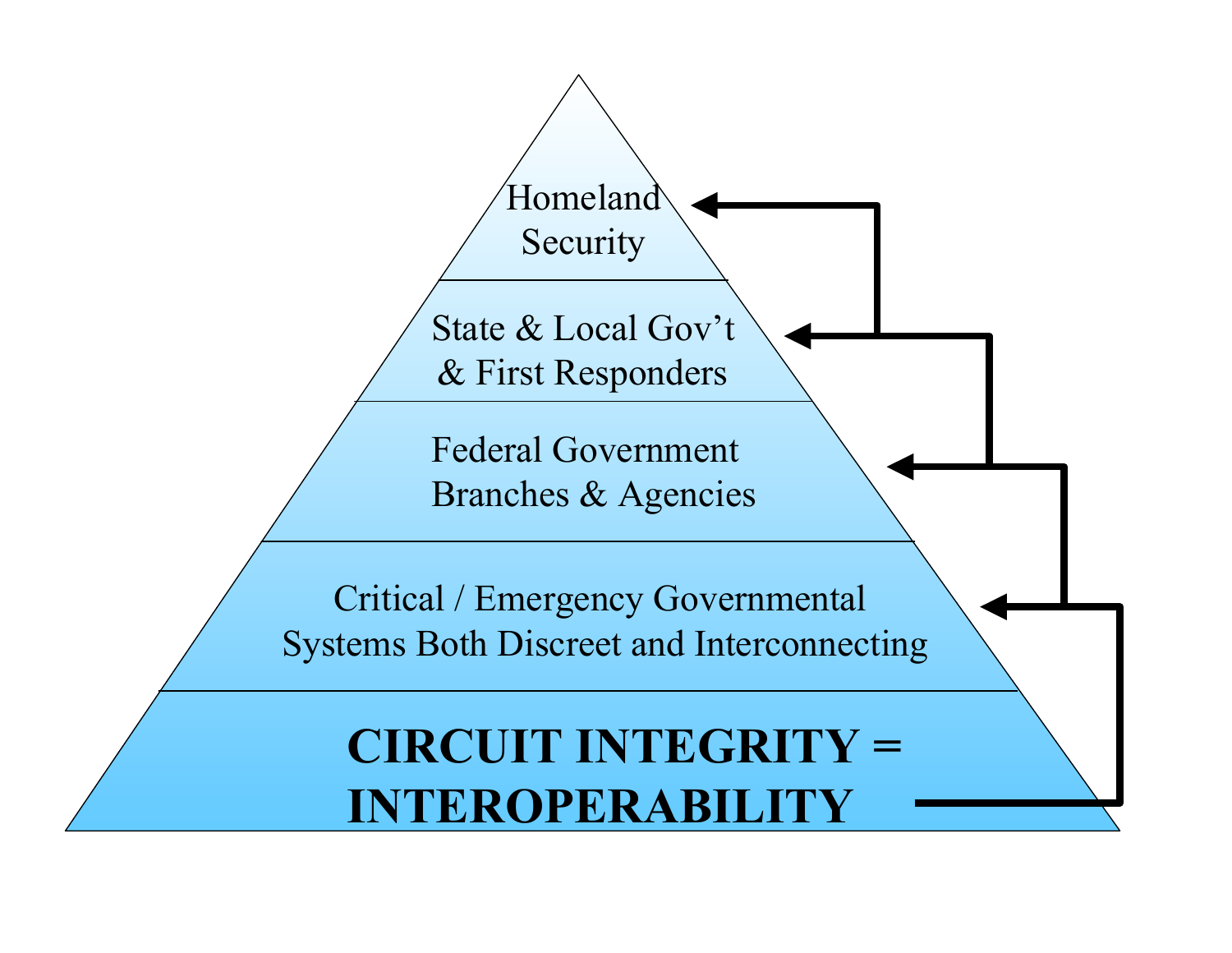#### **THE DRIVERS & BENEFACTORS OF CIRCUIT INTEGRITY**

#### DRIVERS:

- TERRORISM
- •9/11
- HOMELAND SECURITY: Interoperability
- CONGRESS BILLS: S2661 & S2664

#### BENEFACTORS:

- Government employees
- First Responders
- Americans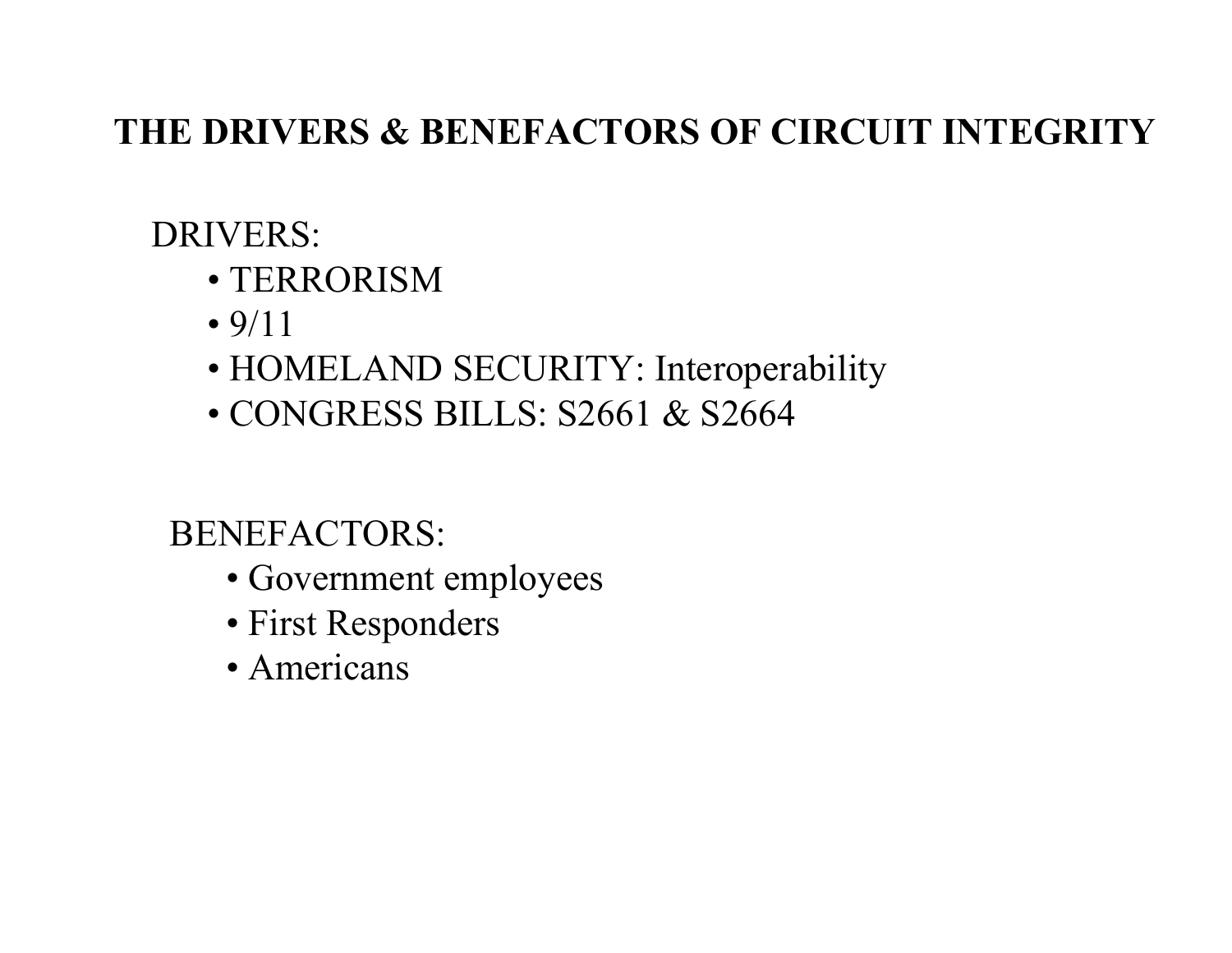# **U.S. SENATE TAKES ACTION:(Excerpt)**

#### **Senate Rpt.107-295 – FIRST RESPONDER TERRORISMPREPAREDNESS ACT OF 2002**

"Uses of Assistance…

Office to develop a comprehensive strategy for achieving interoperability prior to providing funding. The committee intends that the Office proceed as expeditiously as possible in the development of this strategy and that the Office consider the most cost effectivemethods available to achieve this goal, such as technology that will integrate existing communications equipment. The committee recognizes the importance of maintaining the operational integrity of emergency systems that may be subject to failure as a result of fire or water damage to essential wiring or cabling, and of utilizing necessary measures to ensure continued operation of these vital systems. "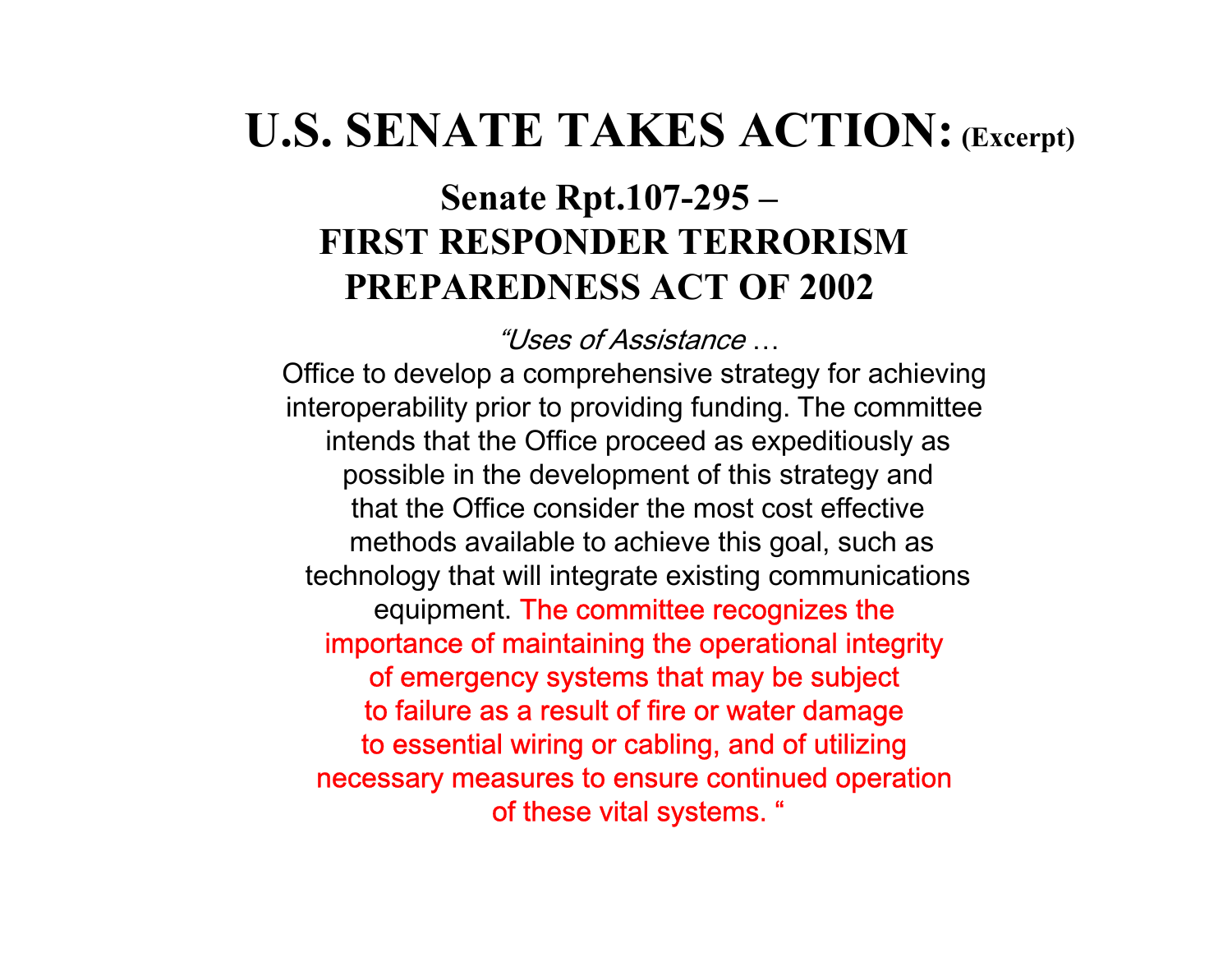## **EMERGENCY SYSTEMS**

- Alarms
- •Communications
- •Data Centers
- Lighting
- Power
- Security

Whether these systems are designed as Real-time, Standby or parallel, the need to require that these systems survive critical events has never been greater and its expected will become increasingly more important.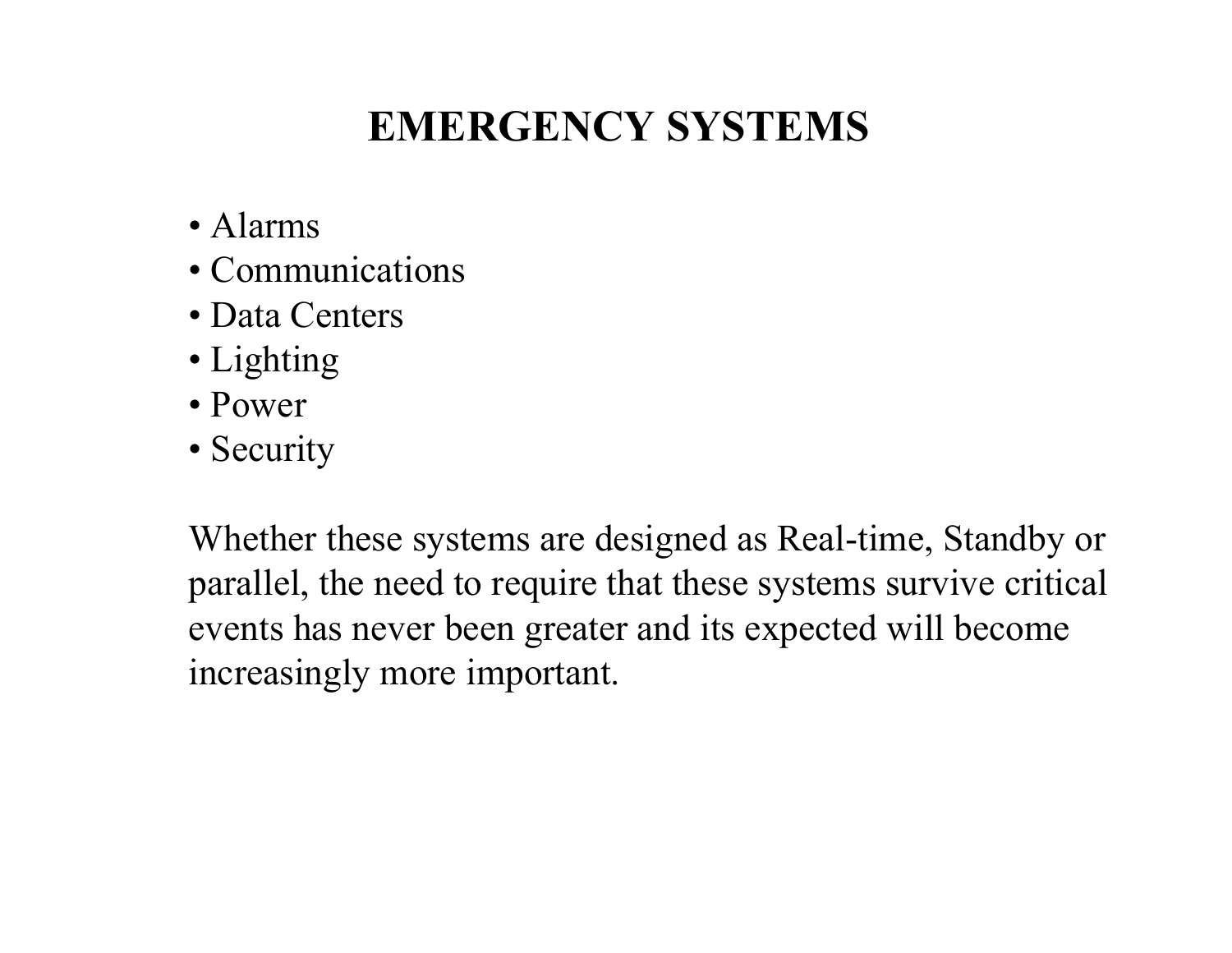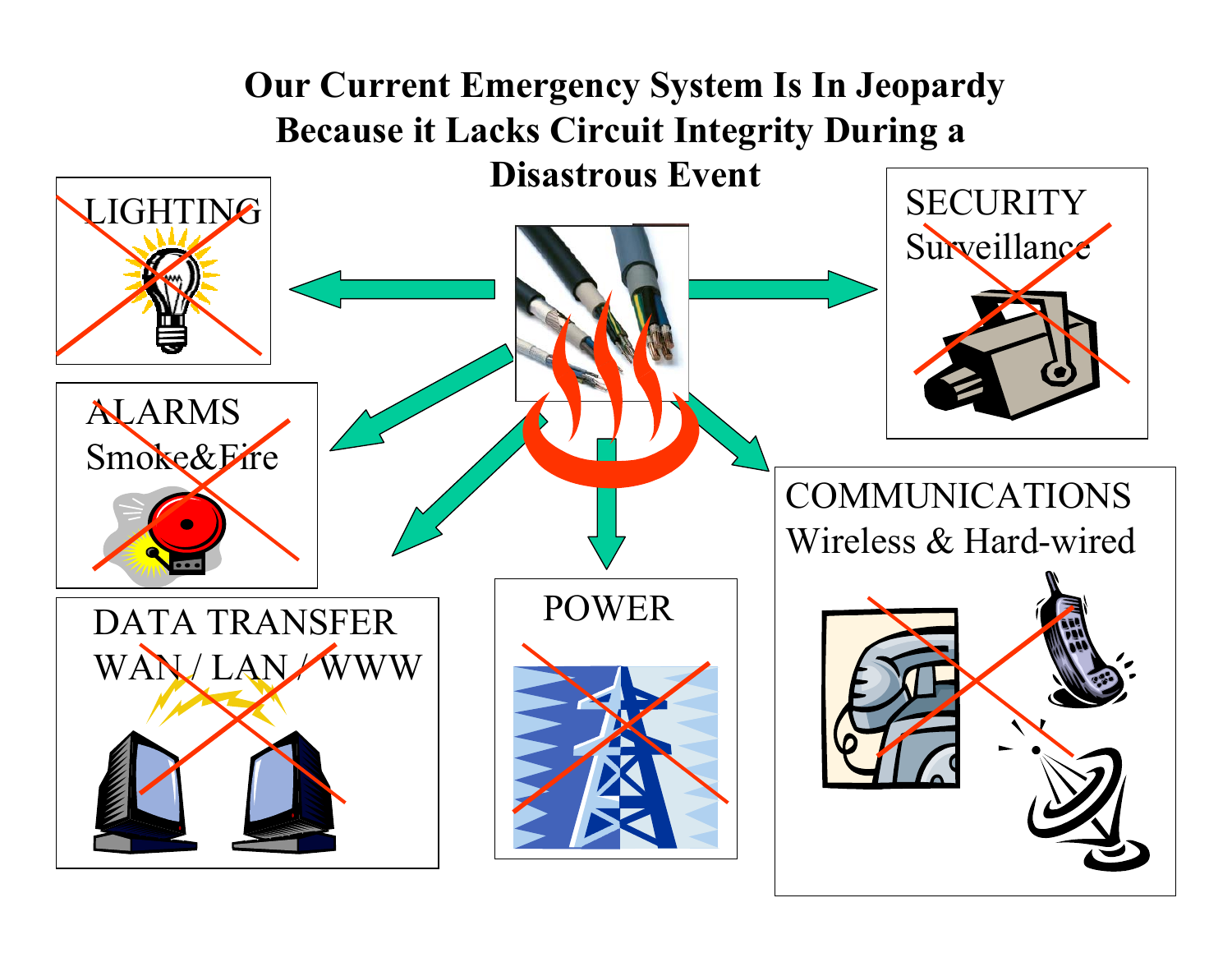## **Some Simple Facts**

• Standard alarm, communications & data wiring will fail in under 60 seconds. Power & signal cables in under 20 minutes. (tested in conduit)

• Standard C.I. Alarm, communications & data wiring will operate for a minimum of 2 hrs. (while subjected to flame, water and mechanical impact).

• It has been proven that C.I. Wire & Cable reduces: Injuries by 75%; Fatalities by 66% & Loss of Property by 70%. (comparative statistics for high-rise / high population density structures).

• One key reason why most electrical apparatus and wire and cables fail can be based on the theorem: For every 10°C rise in temperature above ambient, you will reduce the dielectric strength of your insulation wall by 50%. Now add mechanical impact and system failure should occur.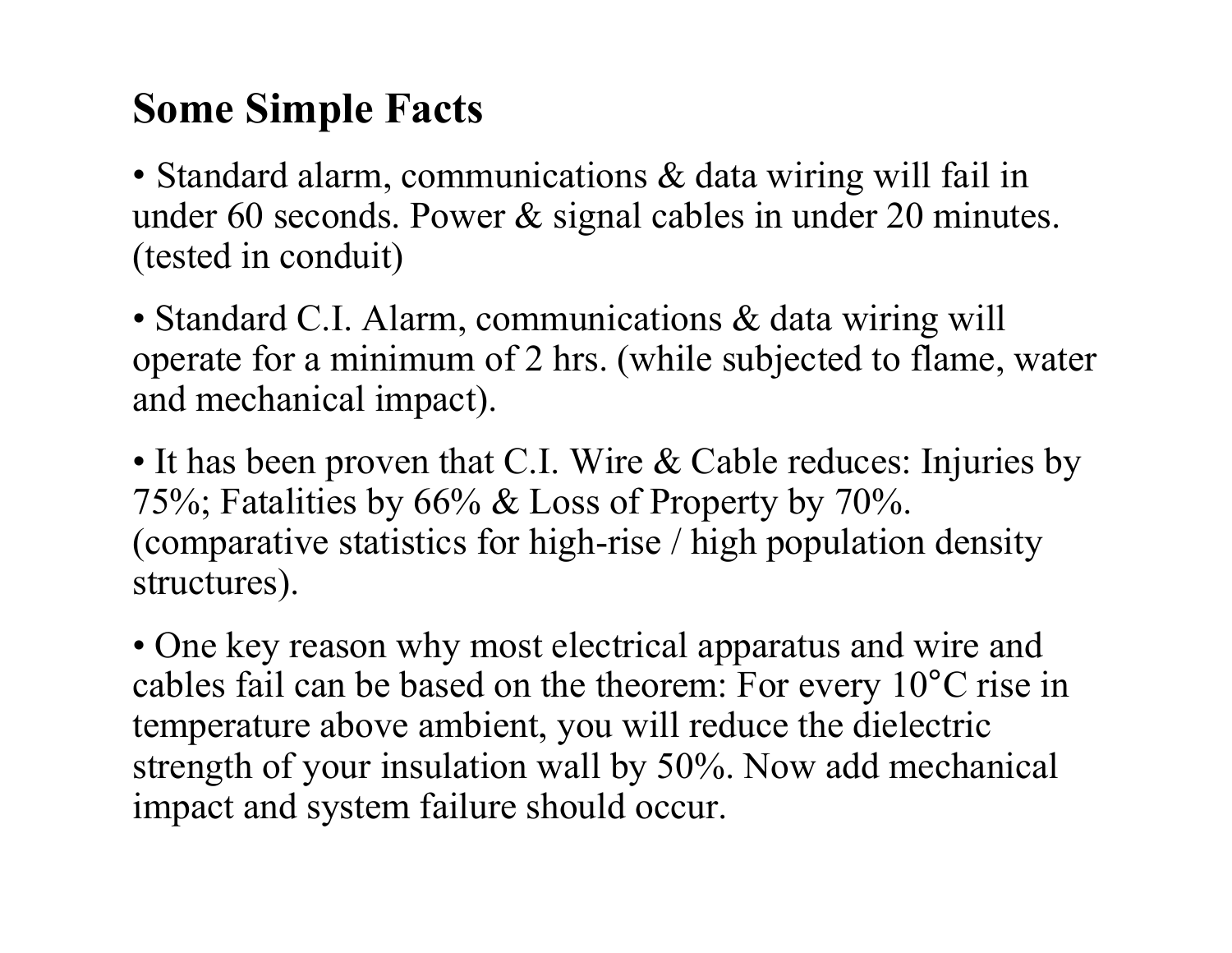#### **FACTS CONT.:**

- **Most of the circuit integrity development has been performed outside our country because terrorism has existed in places such as the U.K., France, Germany and Japan for a far longer period of time.**
- **The U.S. Navy first learned about circuit integrity from the U.K.'s experience in the Falklands War. Hence, the Navy then created the first circuit integrity spec: Mil-C-24640, an emergency communications application. This spec utilizes Firox® mica tape as the primary flame/electrical barrier.**
- **The most comprehensive circuit integrity standard is the British Standards Institute 6387. It creates a matrix of 9 separate types of emergency cable designs, depending on the critical nature of the type of cable to be used for a given function (see graph).**
- **U.L. has only one circuit integrity test standard for emergency alarm wiring to test flexible (non-M.I. Cable designs): 2196. However, it does not go to the degree in scope of BSI 6387.**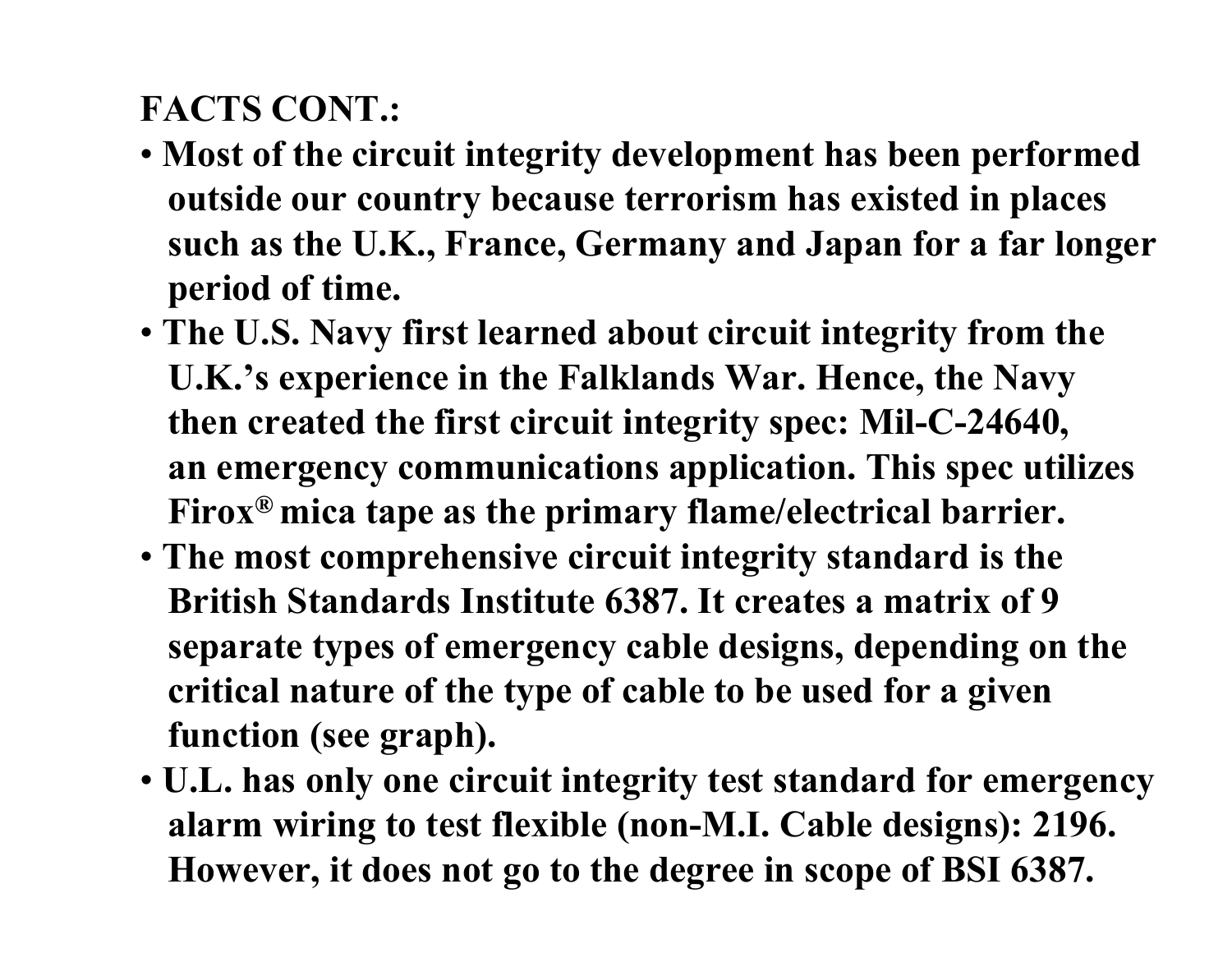# BSI 6387 (AT A GLANCE)

| <b>TEMP</b><br>1832 F | <b>HEAT</b><br>$\mathsf{X}$ | $HEAT +$<br>WATER | $H+W+M$ .<br><b>IMPACT</b><br>$\bm{X}$ |
|-----------------------|-----------------------------|-------------------|----------------------------------------|
| 1382 F                | $\boldsymbol{X}$            | $\boldsymbol{X}$  | $\boldsymbol{X}$                       |
| 1202 F                | X.                          |                   | $\mathbf{X}$                           |

Heat + Water + Mechanical Impact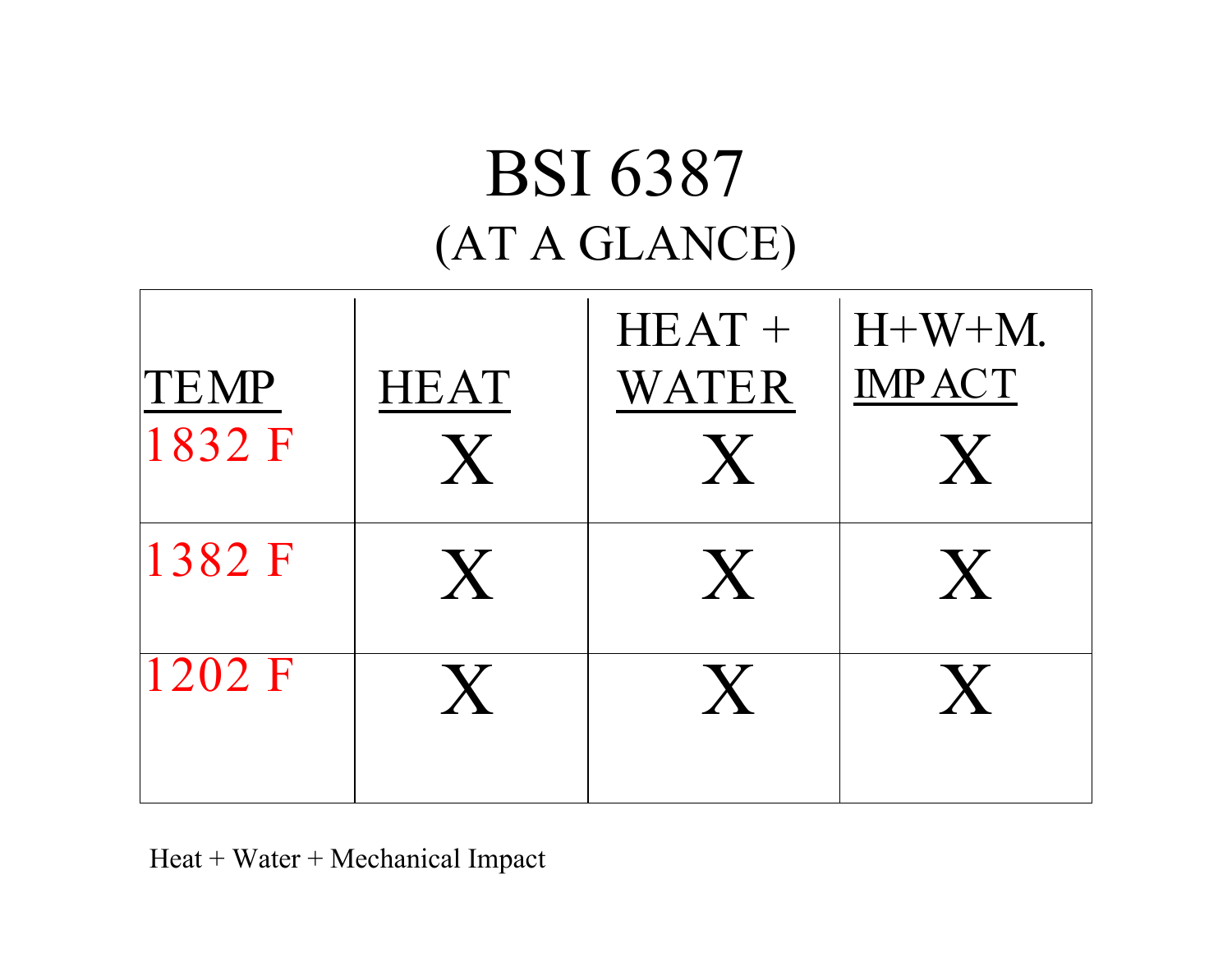#### WHAT WILL PROVIDE CIRCUIT INTEGRITY ?

**Firox** Mica is a member of the phillos ilicate family of minerals and **®** is a unique tape that is based on Cogemicanite micapaper. exhibits the following characteristics:

- High Temperature Resistance up to 1200°C or 2192°F
- High Dielectric Strength > 500 VPM
- Excellent Chemical Resistance
- Non-toxic
- Non-halogen
- Non-carcinogeous
- Resists Corona Discharge at Elevated Temperatures better than any known material.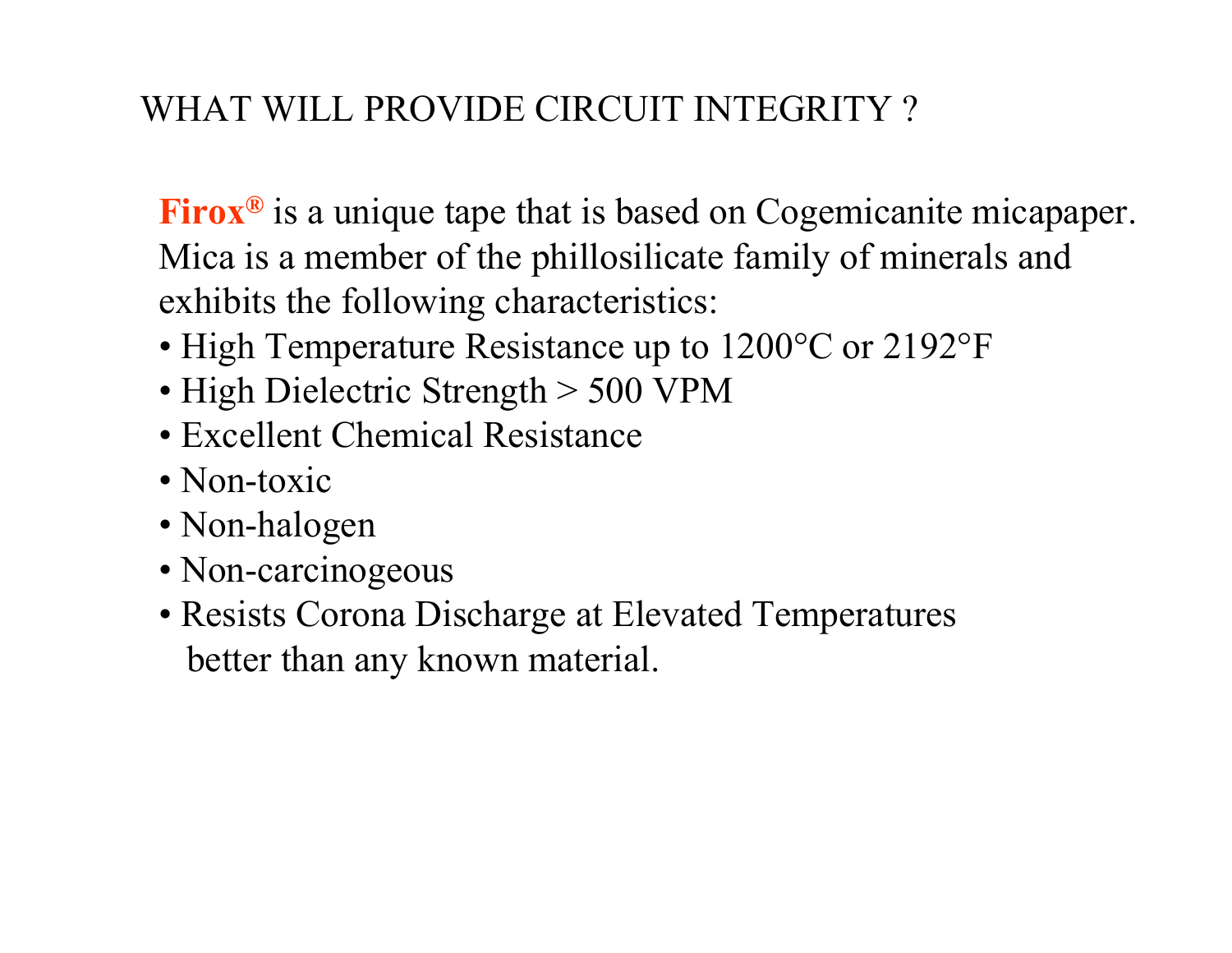#### **FOCUS ON NEW DESIGNS FOR WIRE & CABLE**

Now that we have performed a 9/11 post-mortem on our systems' failures, there is more than enough evidence to provide proof that our existing wire & cable designs were not good enough to allow certain governmental functions to remain operable (such as communications). Obviously, it is no longer good enough just to mitigate smoke, flame, halogens and toxicity. Now the integrity of the circuit must be maintained.

The combination of Firox <sup>®</sup> along with new polymers such as Ceramifiable Silicone, Cross-linked Polyethylene and Cross-linked Polyolefins are now the raw materials of choice to meet the most stringent Flame, Water and Mechanical impact tests worldwide.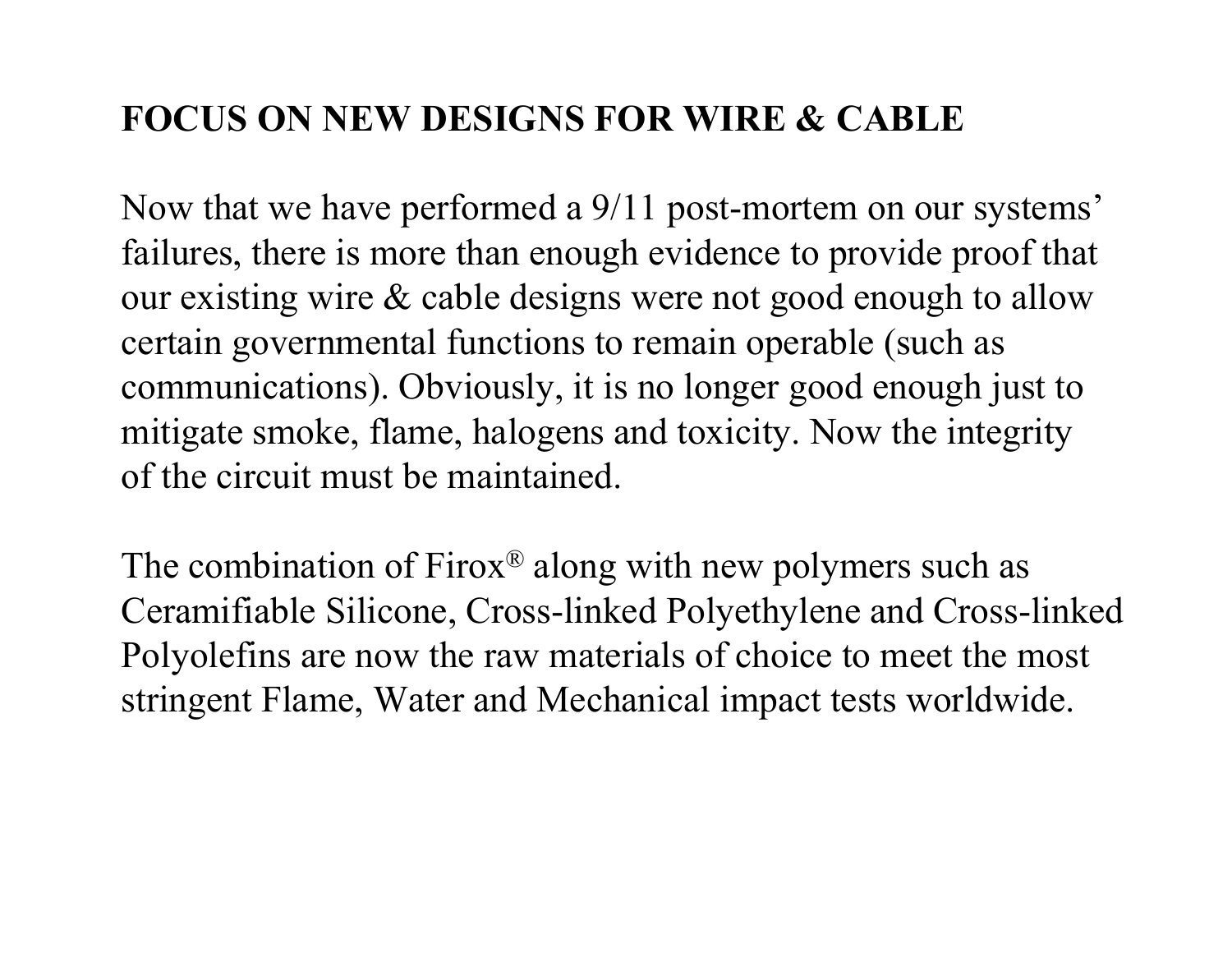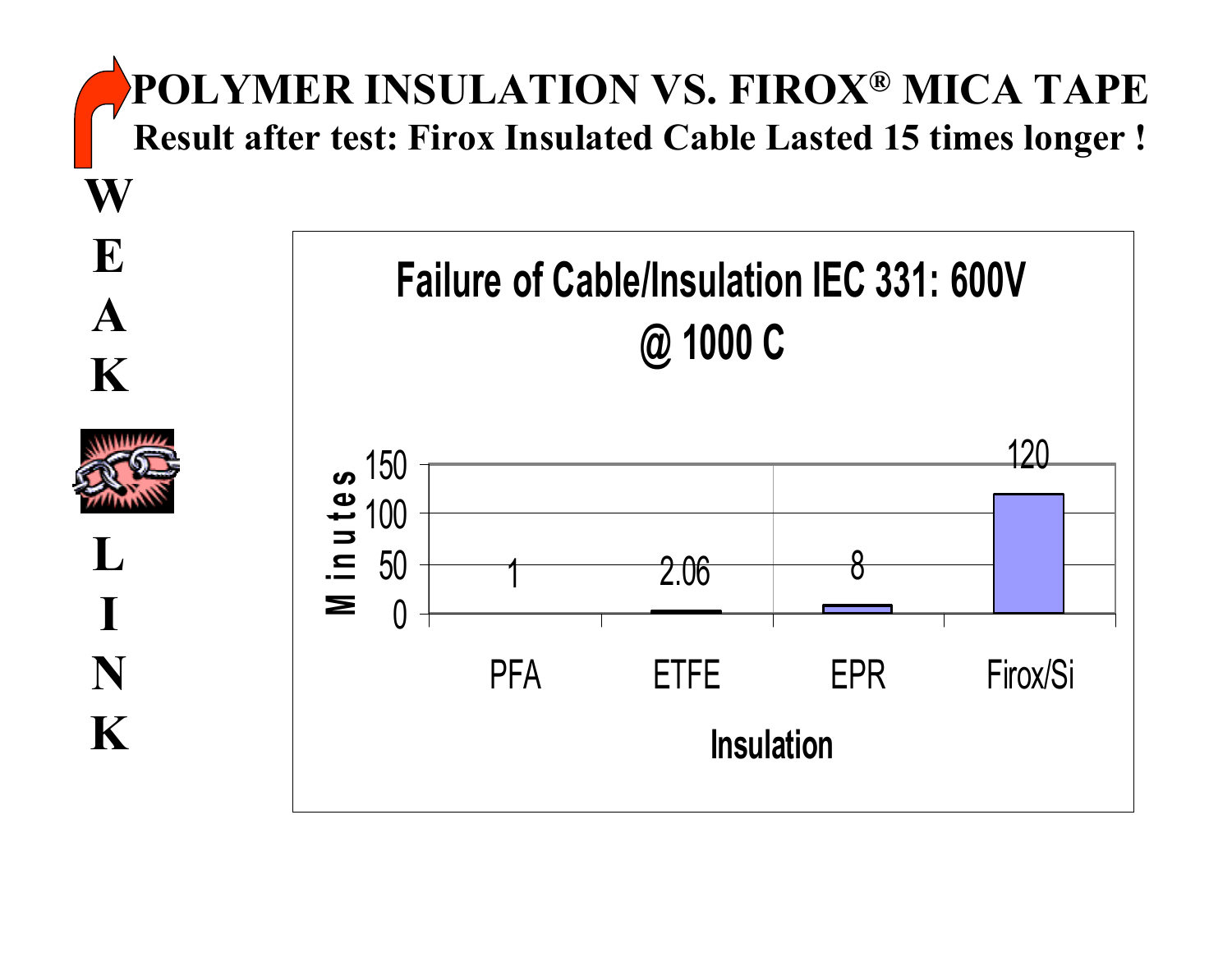#### FIROX® INSULATED CIRCUIT INTEGRITY CABLE SHOWN IN ACTION DURING A TWO HOUR FLAME TEST (after the 2 hours of flame then the cable is hit with water)



U.L.2196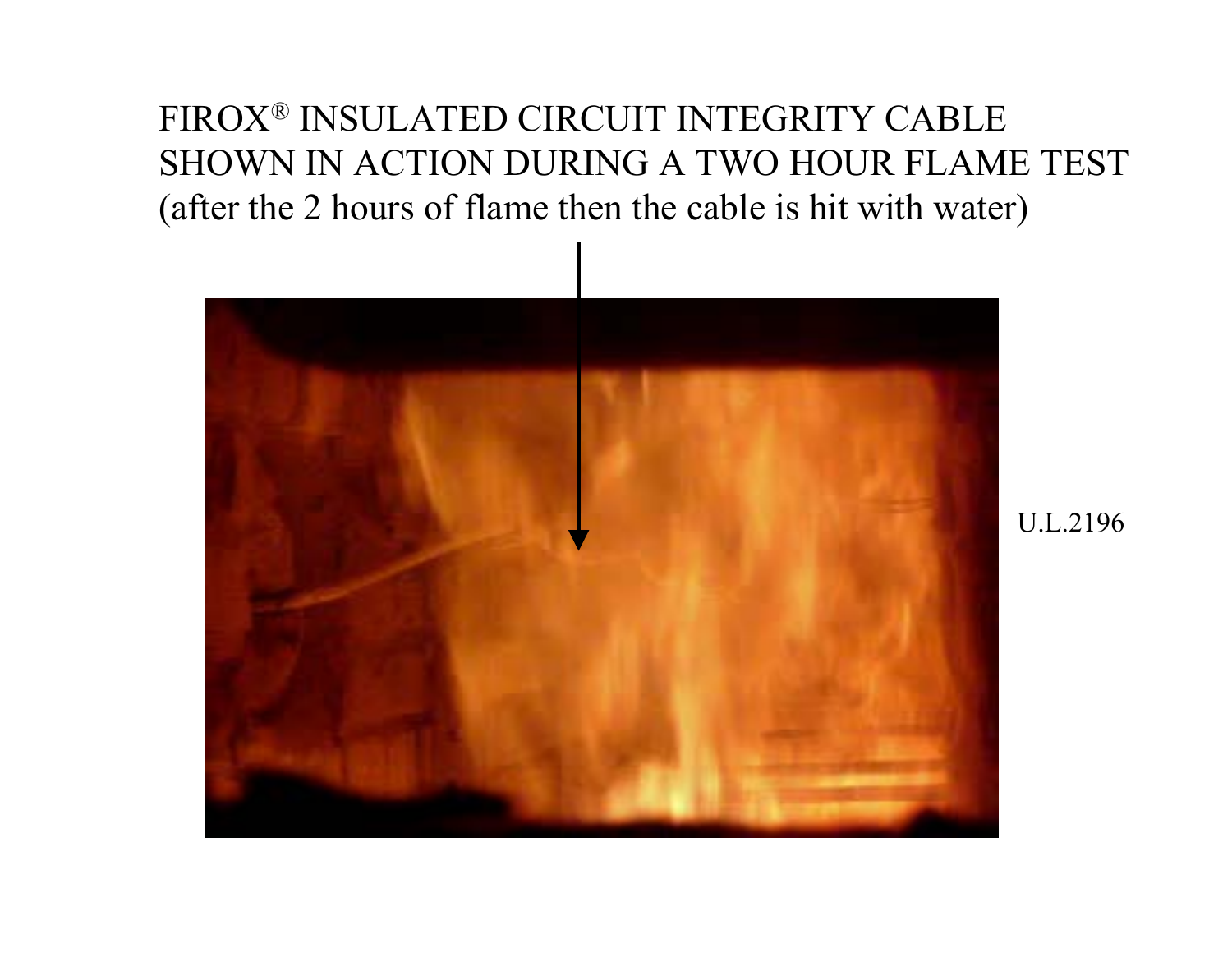## **Circuit Integrity Cable Lasts 13 Times Longe r UL 2196**

Circuit Integrity vs. Standard Designs (in Hours)

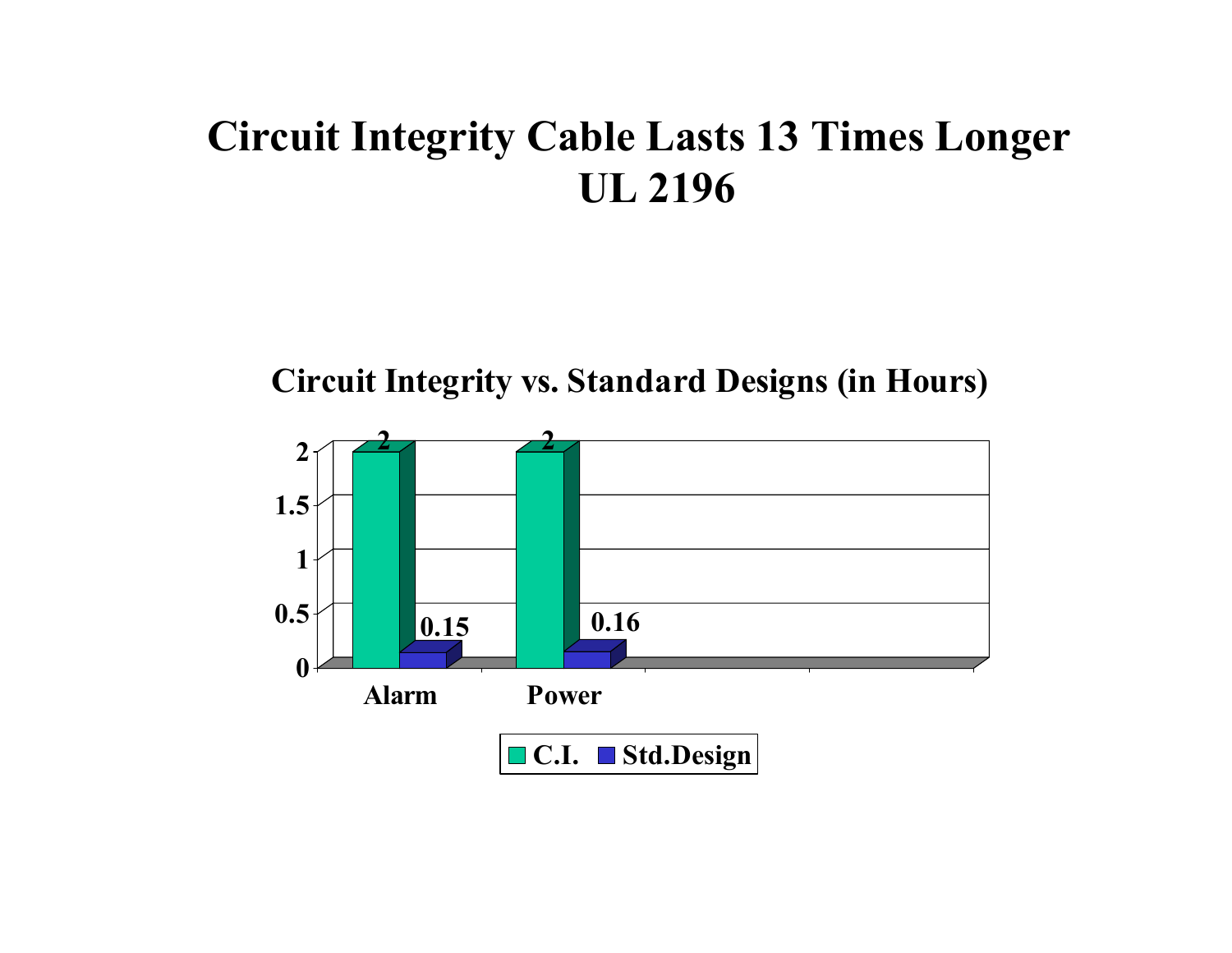#### **SYNOPSIS OF DERIVED BENEFITS OF C.I. CABLES**

- **FUNCTIONALITY:** Wide variety of constructions able to withstand severe-duty test standards.
- **AVAILABILITY:** in copper (conductive), fiber optic (F.O.) or Multi-mode constructions.
- **EFFECTIVE:** Will allow Agency and Dept. managers to meet tight timelines for for revamping our current wire & cable infrastructure.
- **EFFICIENT:** Easy to install. Unlike M.I. Cables, these products install very quickly as any normal non-critical cable installs today.
- **HIGH VALUE:** the installed cost is usually 33% lower than M.I. Type emergency cables.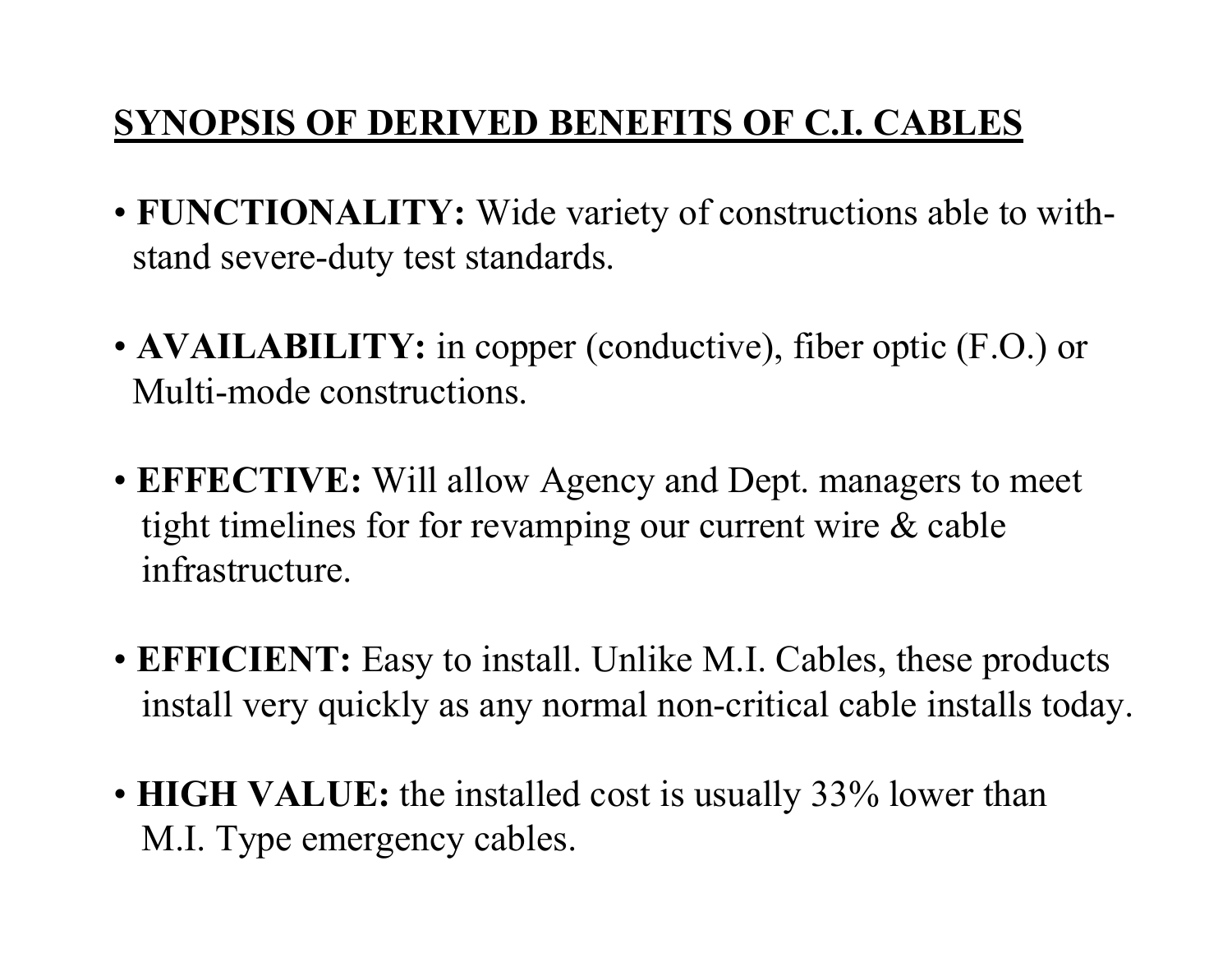# FIROX® = GREATER PERFORMANCE @ 1/3 Lower Installed Cost on Average Than Mineral Insulated or Metal Clad Cables

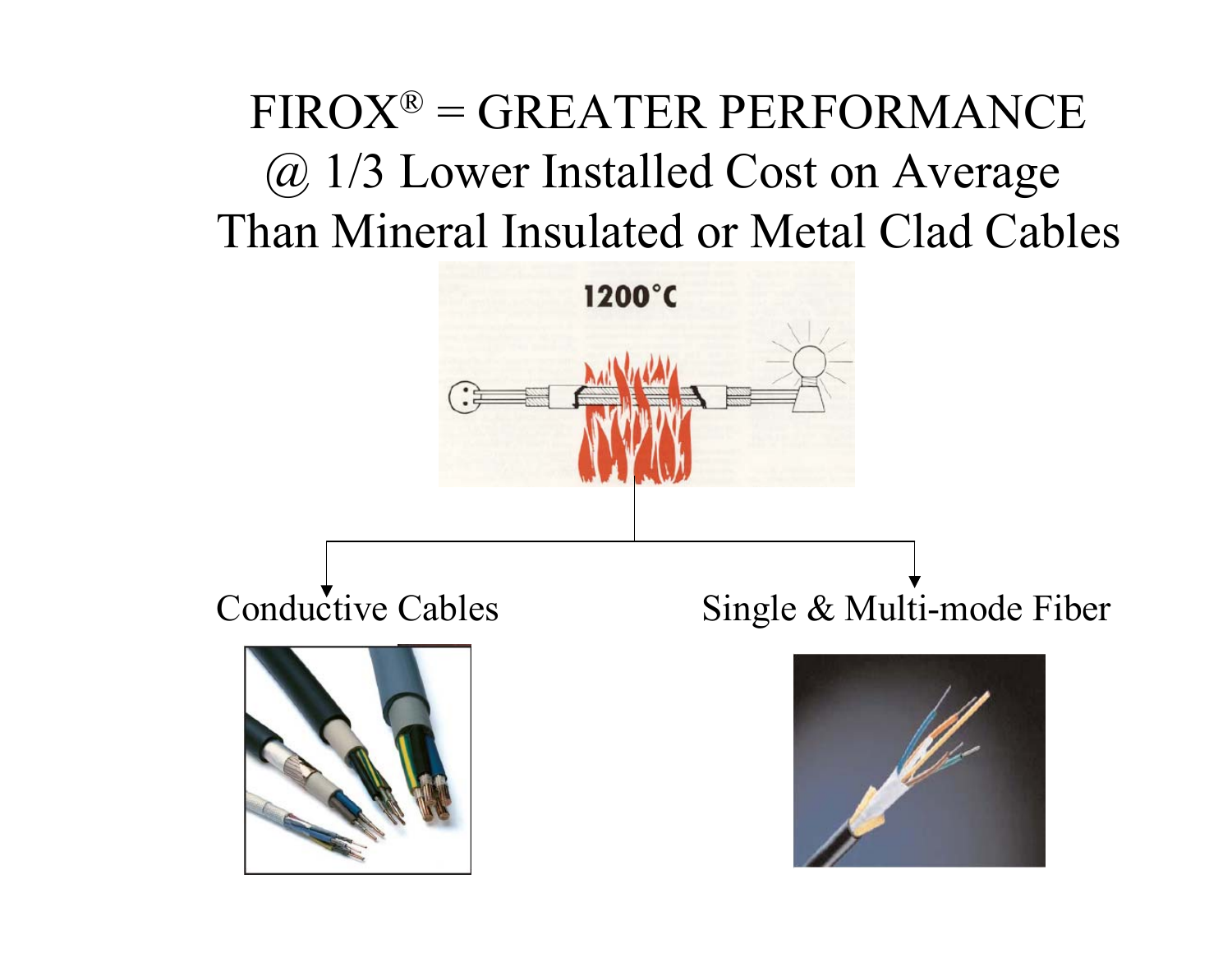#### **GENERIC TYPES OF C.I. APPLICATIONS**

- CONDUCTIVE: Alarm, Lighting, Power, Communications (both in hard line and RF styles), Security.
- F.O.: Networks, Communications, Server Farms, Data Storage Safe Sites.
- MULTI-MODE: Real-time Video & Data feed, Remote Command and Control.